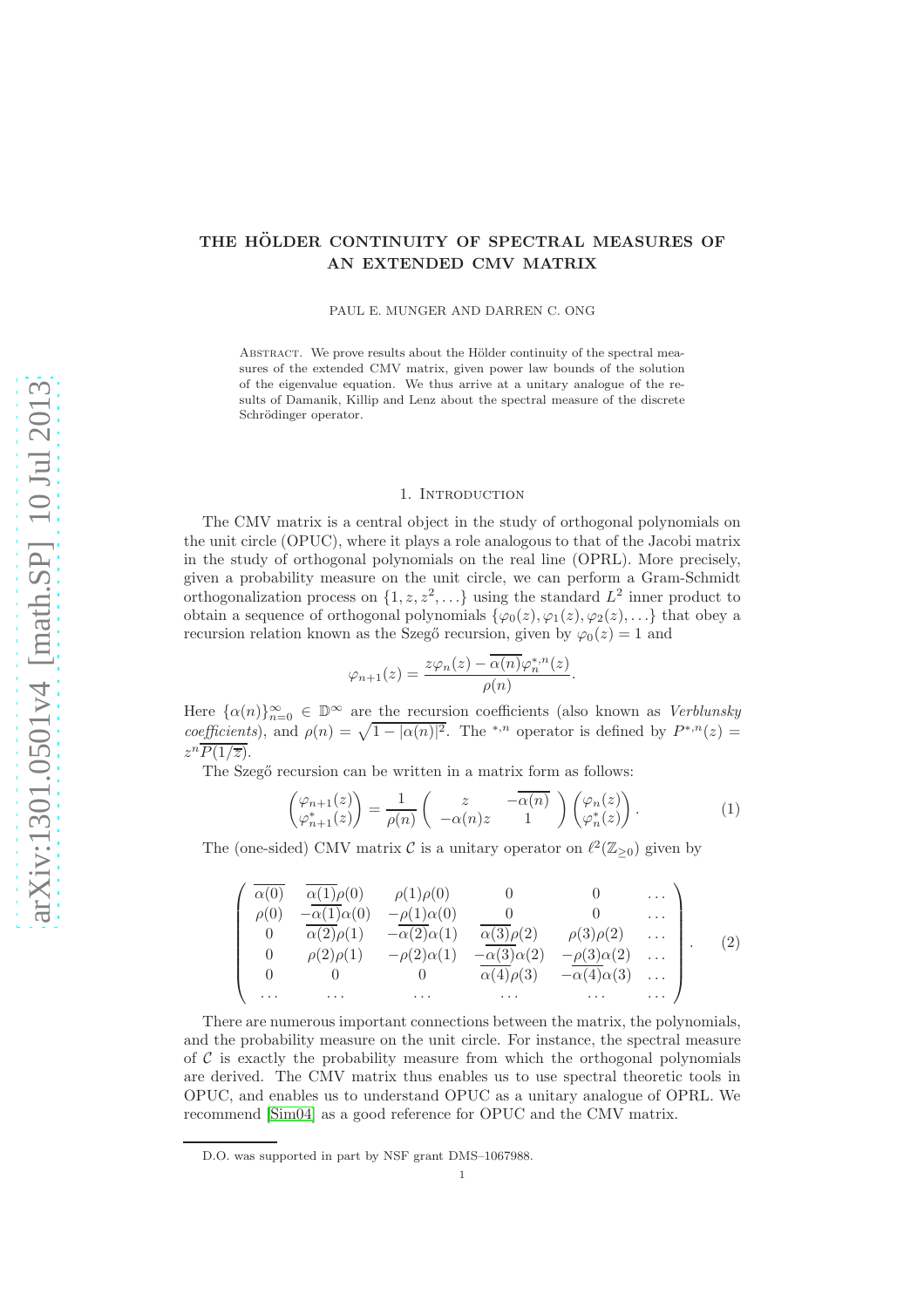Now let us redefine  $\{\alpha(n)\}_{n=-\infty}^{\infty}$  as a two-sided infinite sequence, so we can introduce the two-sided CMV matrix  $\mathcal{E}$ ,

<span id="page-1-0"></span>

| .                    | $\cdots$                         | $\cdots$              | $\cdots$              | $\cdots$              | $\cdots$              | $\mathbf{1}$ , $\mathbf{1}$ , $\mathbf{1}$ |                     |
|----------------------|----------------------------------|-----------------------|-----------------------|-----------------------|-----------------------|--------------------------------------------|---------------------|
| $\sim$ $\sim$ $\sim$ | $-\alpha(0)\alpha(-1)$           | $\alpha(1)\rho(0)$    | $\rho(1)\rho(0)$      |                       |                       | $\cdots$                                   |                     |
|                      | $\ldots$ $-\rho(0)\alpha(-1)$    | $-\alpha(1)\alpha(0)$ | $-\rho(1)\alpha(0)$   |                       |                       | . 1                                        |                     |
| $\ldots$ .           | $\begin{matrix}0\end{matrix}$    | $\alpha(2)\rho(1)$    | $-\alpha(2)\alpha(1)$ | $\alpha(3)\rho(2)$    | $\rho(3)\rho(2)$      | $\cdots$ .                                 |                     |
| $\cdots$             | $\begin{array}{c} 0 \end{array}$ | $\rho(2)\rho(1)$      | $-\rho(2)\alpha(1)$   | $-\alpha(3)\alpha(2)$ | $-\rho(3)\alpha(2)$   | . 1                                        |                     |
| $\ldots$             |                                  |                       |                       | $\alpha(4)\rho(3)$    | $-\alpha(4)\alpha(3)$ | . 1                                        |                     |
| $\cdots$             | $\cdots$                         | $\sim$ $\sim$ $\sim$  | $\cdots$              | $\cdots$              | $\sim$ $\sim$ $\sim$  | $\sim$ $\sim$ $\sim$                       |                     |
|                      |                                  |                       |                       |                       |                       |                                            | $\langle 3 \rangle$ |

Here  $\mathcal E$  is a unitary operator on  $\ell^2(\mathbb Z)$ . While  $\mathcal E$  has a somewhat looser connection with the orthogonal polynomials since the set of recursion coefficients is now twosided infinite, it is the more natural object of study when we choose to define the  $\alpha(n)$  dynamically (please refer to sections 10.5-10.16 of [\[Sim04\]](#page-7-0) for a background on this point of view).

Furthermore, the two-sided CMV matrix has emerged as a useful tool in the study of quantum walks, a connection first explored in [\[CGMV10\]](#page-7-1). For certain models of quantum walks, where  $\psi \in \ell^2(\mathbb{Z})$  refers to the initial state of a particle,  $\mathcal{E}^k \psi$  gives us the state after a quantum walk of k steps.

There is, naturally, a way to relate the measures of an extended CMV matrix and the measures of the constituent halves. This formula was discovered by Gesztesy and Zinchenko, and will be explained in the next section. As an application of this formula we present an OPUC analogue of [\[DKL00\]](#page-7-2). That is, we derive theorems about the Hölder continuity of the spectral measures of  $\mathcal E$  given power law bounds on the entries of formal eigenvectors of one of the corresponding  $\mathcal C$  "halves".

In [\[IRT92\]](#page-7-3), [\[DL99\]](#page-7-4), and [\[DKL00\]](#page-7-2) power law bounds on formal eigenvectors are established for OPRL with a Sturmian sequence of recursion coefficients. By Sturmian, we mean that  $\alpha(n) = v(n)\alpha + (1 - v(n))\beta$ , where  $\alpha$ ,  $\beta$  (the *alphabet*) are complex numbers of modulus less than one, and  $v(n) = [(n + 1)\omega] - [n\omega]$ . Here  $\omega \in (0,1) \setminus \mathbb{Q}$  is the *frequency*. In Section 4, we apply analogous methods to extended CMV matrices with  $\omega$  equal to the golden mean.

This is the second of a trilogy of loosely related papers concerned with the dynamical spreading of the time-independent quantum walk model whose coins arise from a Fibonacci sequence. More precisely, the coin at the nth site is rotation by  $\theta_n$ , where  $\theta$  is any suffix of a Fibonacci sequence (see [\[Sim04\]](#page-7-0) 12.8):

$$
\ldots \theta_a, \theta_b, \theta_a, \theta_a, \theta_b, \ldots
$$

The first of the trilogy is [\[DMY13\]](#page-7-5), which establishes that the formal solutions u of  $\mathcal{E}u = zu$  obey certain power law bounds (where  $\mathcal E$  is the transition matrix that describes the quantum walk above). This paper shows that  $u$  obeying power law bounds implies Hölder continuity of spectral measures of  $\mathcal{E}$ . Lastly, [\[DFV\]](#page-7-6) asserts that for unitary operators, Hölder continuity of spectral measure implies dynamical spreading of the corresponding quantum walk.

We wish here to thank David Damanik and Fritz Gesztesy for many helpful suggestions and comments.

## 2. Main tools and background

In this section, we will explain an essential formula proven in [\[GZ06\]](#page-7-7). We require a way to relate the extended CMV operator  $\mathcal E$  with the two one-sided CMV operators that comprise its two halves. More precisely, if we modify  $\alpha(-1) = -1$ , then [\(3\)](#page-1-0) becomes the direct sum of operators on  $\ell^2([0,\infty) \cap \mathbb{Z})$  and  $\ell^2([-1,-\infty) \cap \mathbb{Z})$  of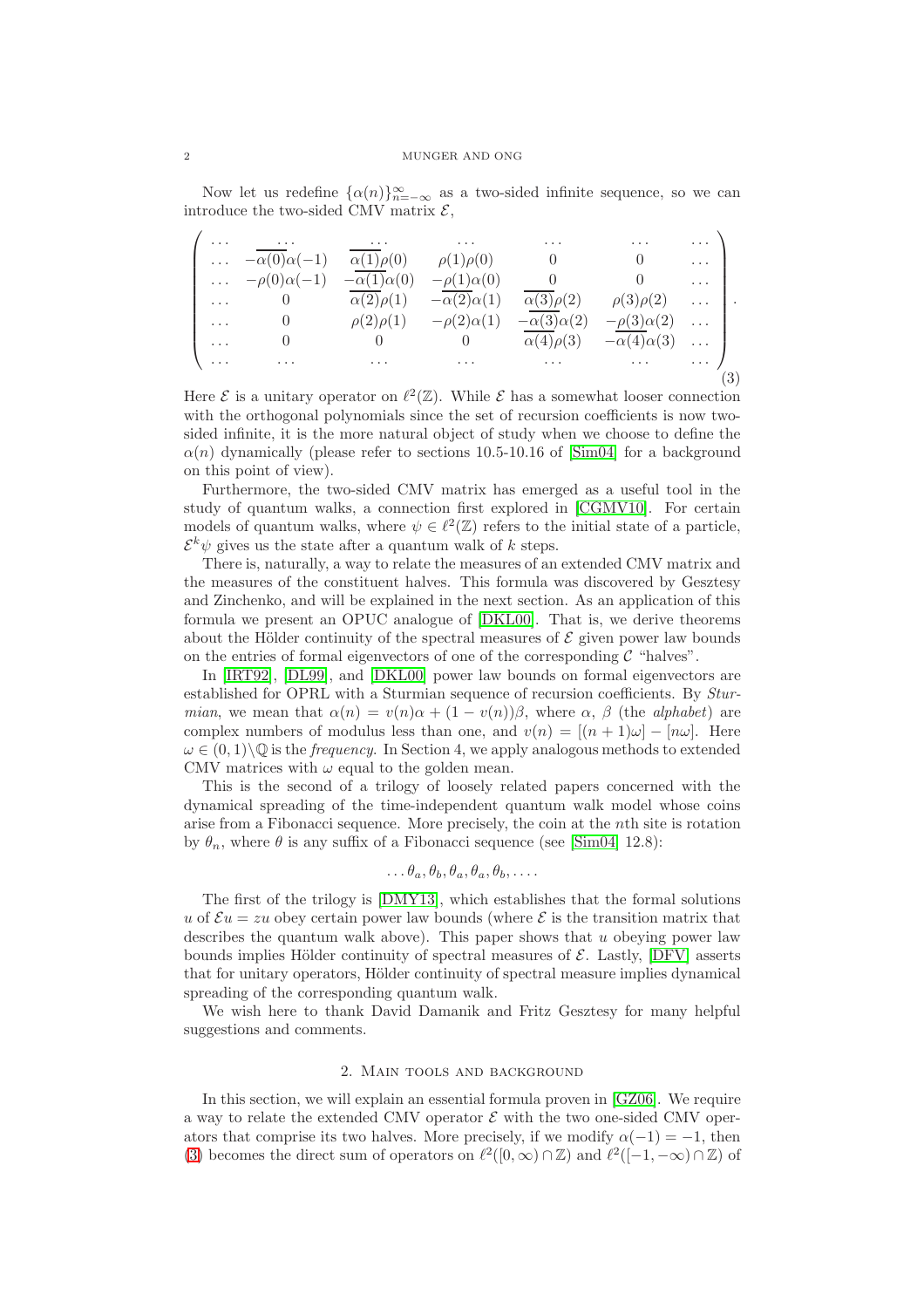the form [\(2\)](#page-0-0). We label the halves as  $C_+$  and  $C_-\$  respectively. We also note that henceforth in this paper  $\mathcal E$  refers to the unmodified extended CMV matrix.

First, let us label  $F_+(z)$ , the Carathéodory function corresponding to  $\mathcal{C}_+$ , and  $F_-(z)$ , the Carathéodory function corresponding to  $\mathcal{C}_$ are holomorphic maps from  $\mathbb D$  to the right half plane  $\{z| \text{Re } z > 0\}$ . We also say a function is anti-Carathéodory when its negative is Carathéodory. The correspondences between a given CMV matrix and its Carathéodory function are explored more fully in Section 1.3 of  $[\text{Sim04}]$ . Briefly, a Carathéodory function is the CMV analogue of the m-function in the theory of Jacobi matrices, and is connected to the spectral theory of the CMV matrix.

For example, where  $c_i$  are the moments of the spectral measure of the onesided CMV matrix C, its Carathéodory function F may be expressed as  $F(z) =$  $1 + 2\sum_{n=1}^{\infty} c_n z^n$ . It is also true that  $ReF(re^{i\theta})d\theta/2\pi$  converges weakly to the spectral measure of C as  $r \to 1$ . Finally, we note that where  $\mu$  is the spectral measure of a CMV matrix, its Carathéodory function is given by the formula

$$
F(z) = \int \frac{e^{i\theta} + z}{e^{i\theta} - z} d\mu(\theta).
$$

The Green's function (or resolvent function) for  $\mathcal E$  is computed using formal eigenvalues to  $\mathcal{C}_{\pm}$  and  $\mathcal{C}_{\pm}^{T}$ .

**Lemma 1** (Lemma 3.1 in [\[GZ06\]](#page-7-7)). Let  $z \in \mathbb{C} \setminus (\partial \mathbb{D} \cup \{0\})$ , and let  $M_{-}$  be an anti-Caratheodory function in ( $[GZ06]$ , Lemma 2.20), which is, by (2.139) in  $[GZ06]$ related to  $F_$  by

$$
M_{-}(z) = \frac{\operatorname{Re}(1 - \overline{\alpha}_0) - i \operatorname{Im}(1 + \overline{\alpha}_0) F_{-}(z)}{i \operatorname{Im}(1 - \overline{\alpha}_0) - \operatorname{Re}(1 + \overline{\alpha}_0) F_{-}(z)}.
$$

Let  $u_{\pm}$  be  $\ell^2$  solutions to  $(\mathcal{C}_{\pm} - z)u = 0$ , and let  $v_{\pm}$  be  $\ell^2$  solutions to  $(\mathcal{C}_{\pm}^T - z)v = 0$ , normalized by

$$
v_{-}(z,0) = -1 + M_{-}(z), v_{+}(z,0) = -1 + F_{+}(z),
$$
  

$$
u_{-}(z,0) = z + zM_{-}(z), u_{+}(z,0) = z + zF_{+}(z).
$$

We may extend these solutions to solutions of  $(\mathcal{E} - z)w = 0$  and  $(\mathcal{E}^T - z)w = 0$ . Then the resolvent function  $(\mathcal{E} - z)^{-1}(x, y)$  can be expressed as

<span id="page-2-3"></span>
$$
\frac{-1}{2z(F_{+}(z) - M_{-}(z))} \begin{cases} u_{-}(z,x)v_{+}(z,y) & \text{if } x < y \text{ or } x = y \text{ odd,} \\ u_{+}(z,x)v_{-}(z,y) & \text{if } x > y \text{ or } x = y \text{ even,} \end{cases}
$$
(4)

#### 3. Applications of the formula

For a  $\ell^2(\mathbb{N})$ -vector u, and a positive integer n, we define  $||u||_n$  as  $\sqrt{\sum_{j=0}^n |u(j)|^2}$ . We can also define  $||u||_k$ , for k positive but not an integer as a linear interpolation of  $||u||_n$ .

**Lemma 2.** Suppose, for a one-sided CMV matrix  $C$ , that every solution of

<span id="page-2-1"></span>
$$
\begin{pmatrix} \eta_{n+2}(z) \\ \eta_{n+1}(z) \end{pmatrix} = \frac{1}{\rho(n)} \begin{pmatrix} z & -\overline{\alpha(n)} \\ -\alpha(n)z & 1 \end{pmatrix} \begin{pmatrix} \eta_n(z) \\ \eta_{n-1}(z) \end{pmatrix},
$$
(5)

with  $|\eta_0(z)|^2 + |\eta_1(z)|^2 = 2$  obeys the estimate

<span id="page-2-0"></span>
$$
C_1 L^{\gamma_1} \le ||\eta(z)||_L \le C_2 L^{\gamma_2},\tag{6}
$$

for  $L > 0$  sufficiently large. Then

<span id="page-2-2"></span>
$$
\sup_{\lambda \in \partial \mathbb{D}} \left| \frac{(1-\lambda) + (1+\lambda)F(rz)}{(1+\lambda) + (1-\lambda)F(rz)} \right| \le C_3 (1-r)^{\beta - 1},\tag{7}
$$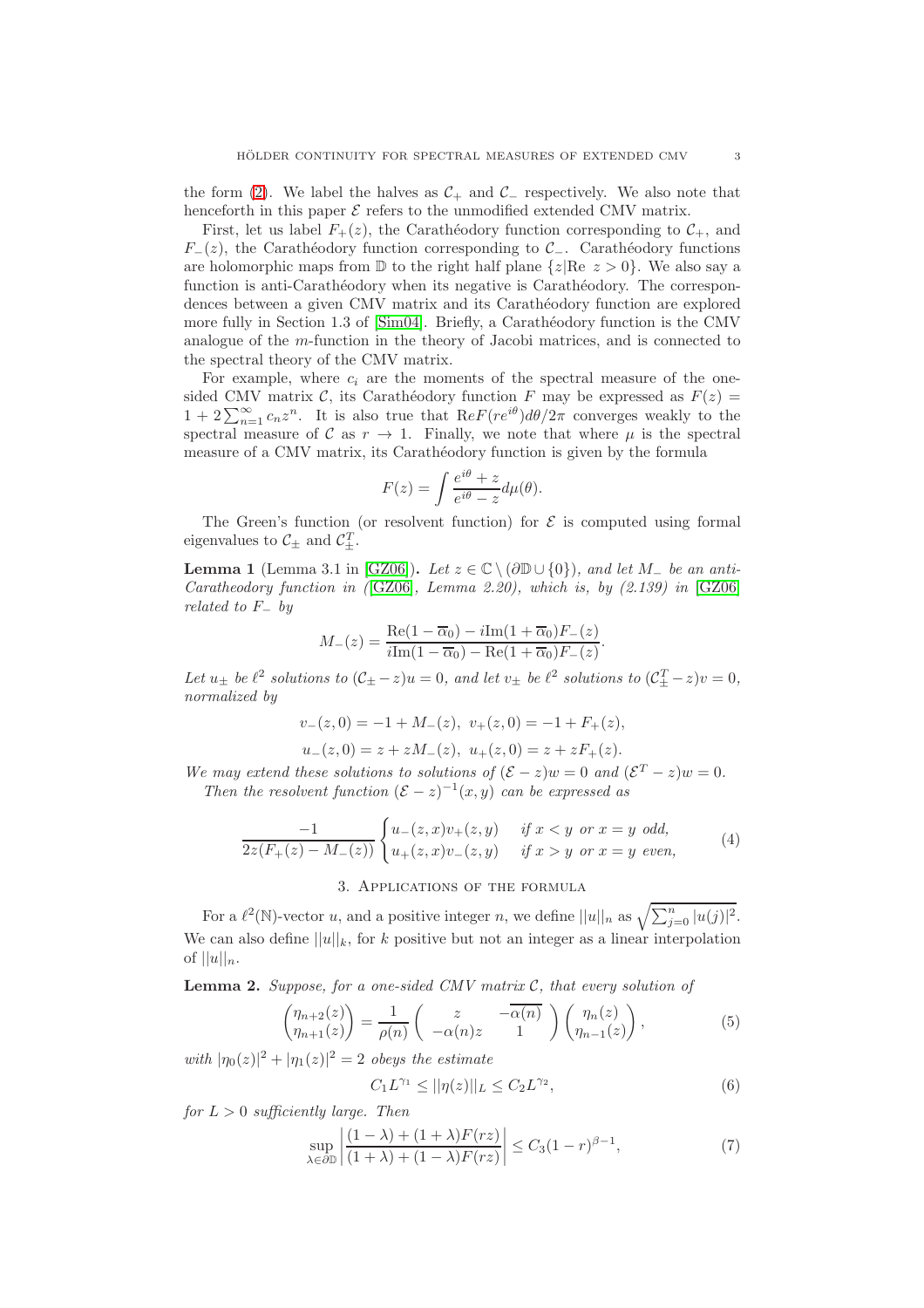where  $\beta = 2\gamma_1/(\gamma_1 + \gamma_2)$ .

Proof. This is a consequence of the Jitomirskaya-Last inequality for OPUC (see [\[Sim04\]](#page-7-0) Section 10.8), which says that

$$
\frac{||\psi^{\lambda}(z)||_{x(r)}}{||\varphi^{\lambda}(z)||_{x(r)}} \lesssim |F^{\lambda}(rz)| \lesssim \frac{||\psi^{\lambda}(z)||_{x(r)}}{||\varphi^{\lambda}(z)||_{x(r)}}.
$$

Here,  $F^{\lambda}$  is the Carathéodory function corresponding to the Alexandrov measure  $\mu_{\lambda}$ (refer to Theorem 3.2.14 of [\[Sim04\]](#page-7-0)). Its first and second kind orthogonal polynomials are  $\varphi^{\lambda}$  and  $\psi^{\lambda}$ . The function  $x(r)$  is defined by  $(1-r)||\varphi^{\lambda}(z)||_{x(r)}||\psi^{\lambda}(z)||_{x(r)} = \sqrt{2}$  $\sqrt{2}$ .

The required inequality is equivalent to  $|F^{\lambda}(rz)| \lesssim (1-r)^{\beta-1}$ . This is true if  $\frac{||\psi^{\lambda}(z)||_{x(r)}}{||\varphi^{\lambda}(z)||_{\infty}}$  $\frac{\|\psi''(z)\|_{x(r)}}{\|\varphi^{\lambda}(z)\|_{x(r)}} \lesssim (1-r)^{\beta-1}$ , by the Jitomirskaya-Last inequality. Because  $\varphi^{\lambda}$  and  $\psi^{\lambda}$  solve  $(\eta_{n+2}(z), \eta_{n+1}(z))^T = T_n(z)(\eta_n(z), \eta_{n-1}(z))^T$  with initial conditions  $(1, \overline{\lambda})$ and  $(1, -\overline{\lambda})$ , the hypothesis applies to  $\psi^{\lambda}$  and  $\varphi^{\lambda}$ . Therefore,

$$
||\psi^{\lambda}(z)||^{\beta}_{x(r)}||\varphi^{\lambda}(z)||^{\beta-2}_{x(r)} \lesssim x(r)^{\gamma_1(\beta-2)+\gamma_2\beta} \simeq 1.
$$

By the definition of  $x(r)$ , it follows that

$$
||\psi^{\lambda}(z)||_{x(r)}^{\beta}||\varphi^{\lambda}(z)||_{x(r)}^{\beta-2} \lesssim (1-r)^{\beta-1}||\psi^{\lambda}(z)||_{x(r)}^{\beta-1}||\varphi^{\lambda}(z)||_{x(r)}^{\beta-1},
$$

which is equivalent to the required inequality.  $\Box$ 

**Theorem 1.** Given  $z \in \Sigma$ , suppose that the estimate [\(6\)](#page-2-0) holds. Then, where  $G_{kl}(z) = (\delta_k, (\mathcal{E} - z)^{-1} \delta_l),$ 

$$
|G_{00}(rz) + G_{11}(rz)| \le C_4(1-r)^{\beta-1},
$$

for all  $r \in (0.9, 1)$  and  $C_4$  a z and r-independent constant. Consequently,  $\Lambda$  is  $\beta$ -Hölder continuous at z.

In particular, assume that  $S \subset \partial \mathbb{D}$  is a Borel set such that there are constants  $\gamma_1, \gamma_2$  and, for each  $z \in S$ , there are constants  $C_1(z), C_2(z)$  so that

$$
C_1(z)L^{\gamma_1} \le ||\eta||_L \le C_2(z)L^{\gamma_2}
$$

for every  $z \in S$  and for every solution of [\(5\)](#page-2-1) that is normalized. Then, the restriction of every spectral measure of  $\mathcal E$  to  $S$  is purely  $\frac{2\gamma_1}{\gamma_1+\gamma_2}$ -continuous, that is, it gives zero weight to sets of zero  $h^{\frac{2\gamma_1}{\gamma_1+\gamma_2}}$  measure.

Proof. The following is a maximum modulus principle argument similar to that in [\[DKL00\]](#page-7-2). Fix  $z \in \Sigma$  and  $r \in (0.9, 1)$ . We consider [\(7\)](#page-2-2) and obtain

$$
\sup_{\lambda \in \partial \mathbb{D}} \left| \frac{(1-\lambda) + (1+\lambda)F_+(rz)}{(1+\lambda) + (1-\lambda)F_+(rz)} \right| \le C_3 (1-r)^{\beta - 1}.
$$
\n(8)

Since  $-M_-(z)$  is a Carathéodory function it maps to the right half plane, and so the expression  $(M_-(rz) + 1)/(M_-(rz) - 1)$  has modulus less than 1. Thus by the maximum modulus principle,

$$
\left| \frac{\left(1 - \frac{M_-(rz)+1}{M_-(rz)-1}\right) + \left(1 + \frac{M_-(rz)+1}{M_-(rz)-1}\right)F_+(rz)}{\left(1 + \frac{M_-(rz)+1}{M_-(rz)-1}\right) + \left(1 - \frac{M_-(rz)+1}{M_-(rz)-1}\right)F_+(rz)} \right| \le C_3(1-r)^{\beta-1}.
$$

Now if we simplify the expression on the left, we have

$$
\left|\frac{1-M_{-}(rz)F_{+}(rz)}{F_{+}(rz)-M_{-}(rz)}\right|.
$$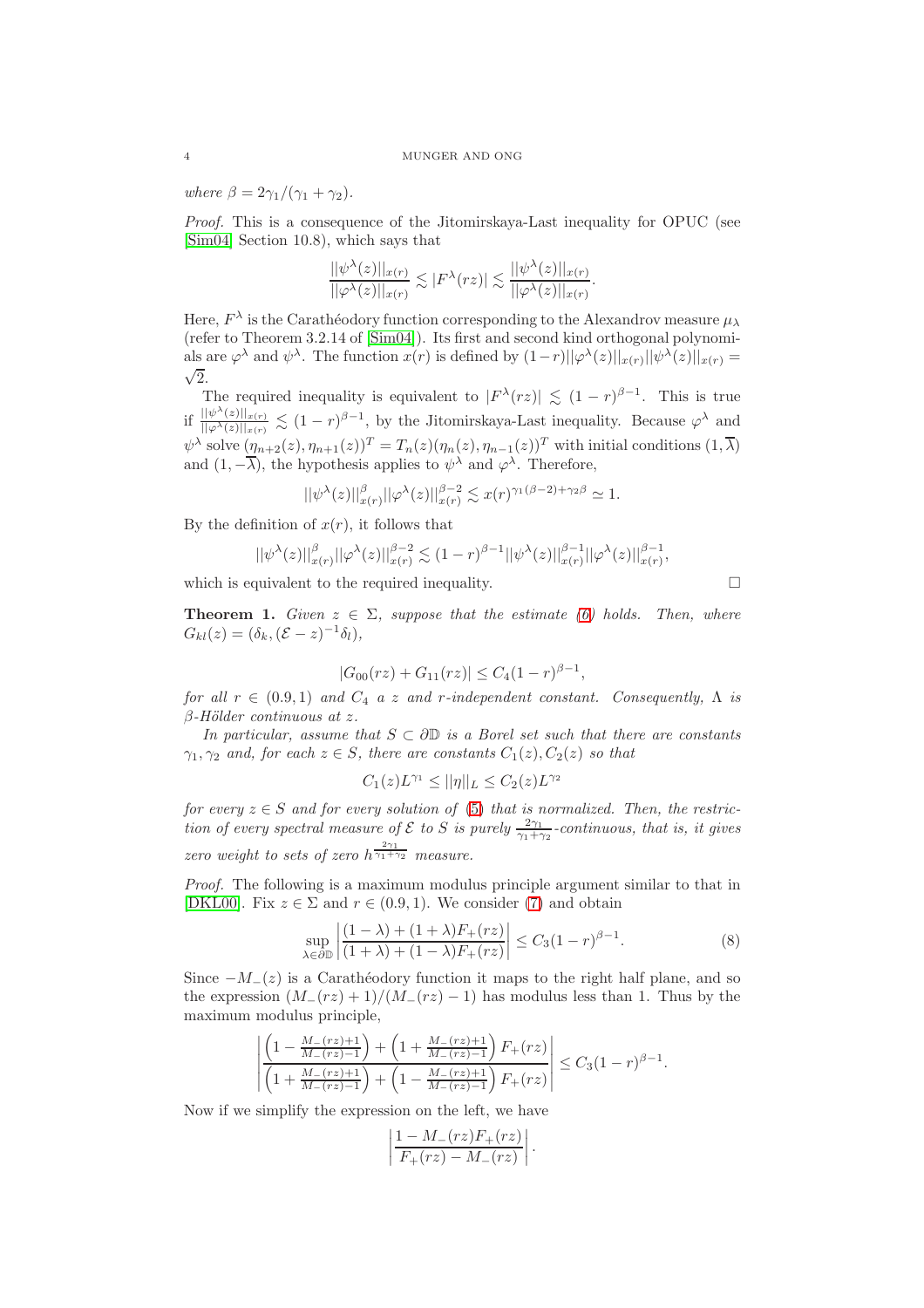A table on page 181 of [\[GZ06\]](#page-7-7) computes the values of  $u_{\pm}(1), u_{\pm}(0), v_{\pm}(1)$ , and  $v_{\pm}(0)$ . We use  $k_0 = -1$  in that table. Note that we index our solutions  $u, v$ differently, so in their notation,

$$
u_{+}(n) = q_{+}(n-1) + F_{+}p_{+}(n-1),
$$
  
\n
$$
u_{-}(n) = q_{+}(n-1) + M_{-}p_{+}(n-1),
$$
  
\n
$$
v_{+}(n) = s_{+}(n-1) + F_{+}r_{+}(n-1),
$$
  
\n
$$
v_{-}(n) = s_{+}(n-1) + M_{-}r_{+}(n-1).
$$

We also label our Verblunsky coefficients differently than they do: their  $\alpha_n$  is written as  $-\overline{\alpha(n)}$  in our notation. Using these calculations and [\(4\)](#page-2-3), we can write  $G_{00} + G_{11}$  as

$$
-\frac{(-1+F_+)(1+M_-)}{2(F_+-M_-)}-\frac{[z+\overline{\alpha(0)}+M_-(z-\overline{\alpha(0)})][-1-\alpha(0)z+F_+(1-\alpha(0)z)]}{2\rho(0)^2z(F_+-M_-)}.
$$

For r approaching 1,  $|G_{00}(rz) + G_{11}(rz)|$  gets large when  $F_+(rz) - M_-(rz)$  is close to zero, or when  $F_+(rz)$  and  $F_-(rz)$  both go to infinity. In both these cases,

$$
|G_{00}(rz) + G_{11}(rz)| \le C_4 \left| \frac{1 - M_-(rz)F_+(rz)}{F_+(rz) - M_-(rz)} \right|,
$$

for an appropriate constant  $C_4$ . It is not difficult to see then, as a consequence

$$
|G_{00}(rz) + G_{11}(rz)| \le C_4(1-r)^{\beta-1}.
$$

Let us first note the connection between  $G_{00} + G_{11}$  and the Carathéodory function F corresponding to  $\mathcal E$  and  $d\Lambda$ . We have by definition

$$
F(z) = \int \frac{e^{i\theta} + z}{e^{i\theta} - z} d\Lambda(\theta).
$$

Let us also define

$$
d\Lambda_r(\theta) = \text{Re}F(re^{i\theta})\frac{d\theta}{2\pi}.
$$

It is well known that  $d\Lambda_r$  converges to  $d\Lambda$  weakly. We note also that

$$
F(z) = \int \frac{e^{i\theta} + z}{e^{i\theta} - z} d\Lambda(\theta)
$$
  
= 1 + 2z \int \frac{1}{e^{i\theta} - z} d\Lambda(\theta)  
= 1 + 2z(G\_{00}(z) + G\_{11}(z)).

We then deduce that  $\Lambda(z)$  is uniformly  $\beta$ -Hölder continuous on  $\Sigma$ . Writing  $z = e^{i\Theta}$ :

$$
\Lambda[e^{i(\Theta-\epsilon)},e^{i(\Theta+\epsilon)}] = \int_{\Theta-\epsilon}^{\Theta+\epsilon} 1 d\Lambda(\Theta).
$$

We note that for sufficiently small  $\epsilon$  the above is less than

$$
2\epsilon \left( \text{Re} F((1-\epsilon)z) + 1 \right) \leq C\epsilon^{\beta},
$$

since  $\beta \leq 1$ .

Note that if we let  $C_1, C_2$  be z-dependent, the theorem still holds, except that  $C_3$  is also z-dependent. We can then conclude: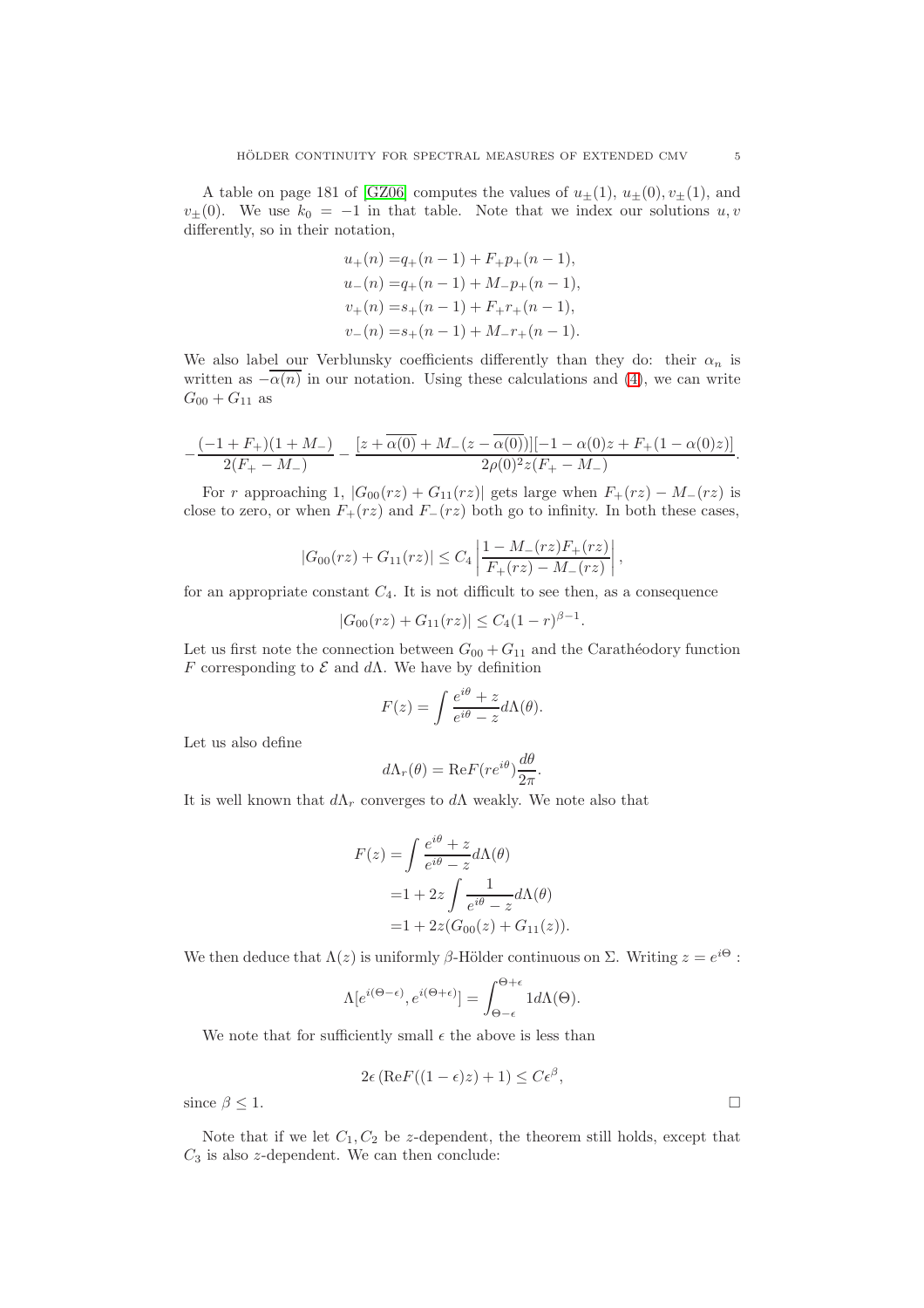## 6 MUNGER AND ONG

<span id="page-5-2"></span>**Theorem 2.** Let  $\Sigma$  be a Borel subset of  $\partial \mathbb{D}$ , and let  $\mathcal{C}$  be a CMV operator on  $\ell^2(\mathbb{N})$ . Suppose there are constants  $\gamma_1, \gamma_2$  such that for each  $z \in \Sigma$ , every normalized solution of  $\eta(z)$  of the transfer matrix recursion [\(5\)](#page-2-1) obeys the estimate

$$
C_1(z)L^{\gamma_1} \le ||\eta||_L \le C_2(z)L^{\gamma_2}
$$

for  $L > 0$  sufficiently large. Let  $\beta = 2\gamma_1/(\gamma_1 + \gamma_2)$ . Then any extension  $\mathcal E$  of  $\mathcal C$  to  $\ell^2(\mathbb{Z})$  has purely  $\beta$ -continuous spectrum on  $\Sigma$ . Moreover, if  $C_1(z)$  and  $C_2(z)$  are independent of z, then for any  $\varphi \in \ell^2$  of compact support, the spectral measure of  $(\mathcal{E}, \varphi)$  is uniformly β-Hölder continuous on  $\Sigma$ .

Before we proceed, we state and prove the following well-known fact for the reader's convenience:

**Lemma 3.** For any  $n \in \mathbb{Z}$ ,  $\{\delta_{2n}, \delta_{2n+1}\}\$  form a spectral basis for  $\mathcal{E}$ .

*Proof of lemma.* First, let us show that  $\delta_{2n+2}$  is in the span  $S_{2n,2n+1}$  of

<span id="page-5-1"></span><span id="page-5-0"></span>
$$
\{\mathcal{E}^k \delta_{2n}\}_{k \in \mathbb{Z}} \cup \{\mathcal{E}^k \delta_{2n+1}\}_{k \in \mathbb{Z}}.
$$

First, note that we have

$$
\mathcal{E}\delta_{2n+1} = \overline{\alpha(2n+1)}\rho(2n)\delta_{2n} - \overline{\alpha(2n+1)}\alpha(2n)\delta_{2n+1}
$$
(9)  
 
$$
+ \overline{\alpha(2n+2)}\rho(2n+1)\delta_{2n+2} + \rho(2n+2)\rho(2n+1)\delta_{2n+3},
$$
  
\n
$$
\mathcal{E}\delta_{2n+2} = \rho(2n+1)\rho(2n)\delta_{2n} - \rho(2n+1)\alpha(2n)\delta_{2n+1}
$$
(10)  
\n
$$
- \overline{\alpha(2n+2)}\alpha(2n+1)\delta_{2n+2} - \rho(2n+2)\alpha(2n+1)\delta_{2n+3}.
$$

This gives us

$$
\frac{\alpha(2n+1)}{\rho(2n+1)}\mathcal{E}\delta_{2n+1} + \mathcal{E}\delta_{2n+2} = \left(\frac{|\alpha(2n+1)|^2 \rho(2n)}{\rho(2n+1)} + \rho(2n+1)\rho(2n)\right)\delta_{2n} - \left(\frac{|\alpha(2n+1)|^2 \alpha(2n)}{\rho(2n+1)} + \rho(2n+1)\alpha(2n)\right)\delta_{2n+1},
$$

and we conclude that  $S_{2n,2n+1}$  contains  $\mathcal{E} \delta_{2n+2}$ . Applying  $\mathcal{E}^{-1}$  on both sides of the preceding equation shows that it also contains  $\delta_{2n+2}$ .

By considering the expressions for  $\mathcal{E}\delta_{2n-1}$  and  $\mathcal{E}\delta_{2n}$  instead, we can similarly show that  $\mathcal{E}\delta_{2n-1}$ , and hence  $\delta_{2n-1}$  lies in  $S_{2n,2n+1}$ .

Now let us demonstrate that  $\delta_{2n+3}$  is in  $S_{2n,2n+1}$ . We consider [\(9\)](#page-5-0) and [\(10\)](#page-5-1) once more, and this time by eliminating the  $\delta_{2n}, \delta_{2n+1}$  terms we get

This gives us

$$
\mathcal{E}\delta_{2n+1} - \frac{\overline{\alpha(2n+1)}}{\rho(2n+1)} \mathcal{E}\delta_{2n+2}
$$
  
=  $\left(\overline{\alpha(2n+2)}\rho(2n+1) + \frac{|\alpha(2n+1)|^2 \alpha(2n+1)}{\rho(2n+1)}\right) \delta_{2n+2}$   
+  $\left(\rho(2n+2)\rho(2n+1) + \frac{|\alpha(2n+1)|^2 \rho(2n+2)}{\rho(2n+1)}\right) \delta_{2n+3},$ 

and this demonstrates that  $\delta_{2n+3}$  lies in  $S_{2n+1,2n+2}$ , and hence  $S_{2n,2n+1}$ .

We can similarly show that  $\delta_{2n-2}$  lies in  $S_{2n-1,2n}$  and hence  $S_{2n,2n+1}$ , by using the expressions for  $\mathcal{E}\delta_{2n-1}$  and  $\mathcal{E}\delta_{2n}$  and then eliminating the  $\delta_{2n}, \delta_{2n+1}$  terms.

We have now shown that  $S_{2n,2n+1}$  contains  $\{\delta_{2n-2}, \delta_{2n-1}, \delta_{2n+2}, \delta_{2n+3}\}\$ . A sim-<br>pinduction argument now tells us that  $S_{2n,2n+1} = \ell^2(\mathbb{Z})$ ple induction argument now tells us that  $S_{2n,2n+1} = \ell^2(\mathbb{Z})$ .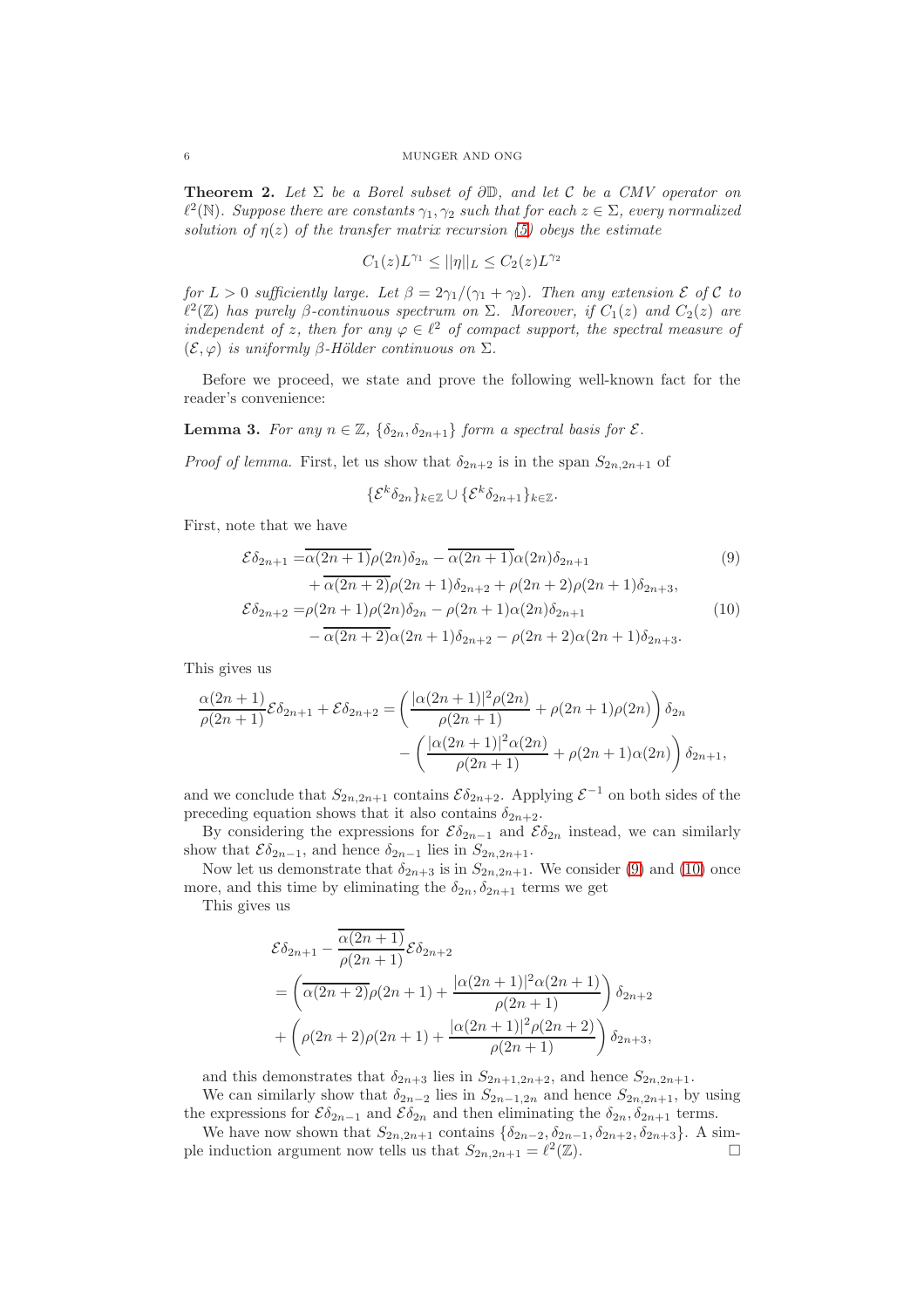**Remark**. It is easy to see that  $\{\delta_{2n-1}, \delta_{2n}\}\$  for any n also form a spectral basis.

*Proof of Theorem [2.](#page-5-2)* From the lemma and its proof, we see that given a  $\phi \in \ell^2(\mathbb{Z})$ with support on  $\{-N, \ldots, N+1\}$ , there must exist polynomials  $P_0, P_1$  of degree not exceeding N such that  $P_0(\mathcal{E})\delta_0 + P_1(\mathcal{E})\delta_1 = \phi$ . This implies that the spectral measure for  $\phi$  is bounded by  $q(z)d\Lambda(z)$  for some polynomially bounded function q(z). If  $C_1, C_2$  are independent of z, then, by the corollary dA is uniformly  $\beta$ − Hölder continuous, and this implies that  $q d\Lambda$  is also uniformly  $\beta$ - Hölder continuous. In the case that  $C_1, C_2$  depend on z, we know that d $\Lambda$  is  $\beta$ -continuous. Given any  $\phi \in \ell^2$ , its spectral measure is dominated by  $\Lambda$  and so must be  $\beta$ -continuous as well.

# 4. Sturmian Verblunsky coefficients

**Theorem 3.** Given a sequence  $\{A_n : \mathbb{T} \longrightarrow \mathrm{SL}(2,\mathbb{C})\}_{n=0}^{\infty}$ , let us write  $M_k(z) =$  $\prod_{n=k}^{0} A_n(z)$ . Suppose there are sequences  $a_n$  and  $q_n$  of natural numbers related by  $q_{n+1} = a_{n+1}q_n + q_{n-1}$ , such that  $M_{q_{n+1}}(z) = M_{q_{n-1}}(z)M_{q_n}(z)^{a_{n+1}}$ . Let  $x_n(z) =$  $\text{tr}M_{q_n}(z)$  and  $z_n(z) = \text{tr}M_{q_{n-1}}(z)M_{q_n}(z)$ , and put  $I(z) = x_{n-1}^2 + x_n^2 + z_n^2$  $x_{n-1}x_nz_n$ .

Suppose that:

- (1) The function  $I$  is independent of  $n$ .
- (2) The sequence  $a_n$  is of bounded density:  $d = \limsup \frac{1}{N} \sum_{n=1}^{N} a_n$  is finite.
- (3) There is a compact set  $\Sigma \subset \mathbb{T}$  and a constant K such that  $z \in \Sigma$  iff  $|x_n(z)| \leq K$  or  $|z_n(z)| \leq K$  for all n.

Then for all  $z \in \Sigma$ , there exist  $\gamma_2(z)$  and  $C(z)$  independent of n such that

$$
||M_n(z)|| \le C(z)n^{\gamma_2(z)}
$$

These conditions are sufficient to apply the argument in [\[IRT92\]](#page-7-3). One obtains

.

$$
C(z) = L^{4d}, \ \gamma_2(z) = 4d \log_2 L,
$$

where

$$
L = \max (4 \max(2, \sup |x_n|, \sup |z_n|), 4||M_1||, 4||M_0||, 4||M_0M_1||)
$$
  
  $\times (4 + 2 \max(2, \sup |x_n|, \sup |z_n|)).$ 

The method used in  $[DKL00]$  can be applied to show that for some  $C'$ ,

$$
||\xi||_L \le C'(z)n^{\gamma(z)}
$$

for any solution  $\xi(z)$  to the transfer matrix recursion. Compactness of  $\Sigma$  and continuity of  $C, \gamma$  yield a z-independent bound by taking the maximum.

**Theorem 4.** Let  $q_n$  be the convergents of the continued fraction  $[a_1, a_2, a_3, \ldots]$ . Relaxing the bounded density hypothesis to require only that  $q_n$  be bounded above by a geometric sequence, such a sequence of maps into  $SL(2,\mathbb{C})$  satisfies, for all  $z \in \Sigma$ .

$$
||\xi(z)||_L \geq C_2(z)L^{\gamma_1(z)}
$$

for some  $C(z)$ ,  $\gamma_1(z)$ , and for L large enough.

Proof. The method used in [\[DKL00\]](#page-7-2) applies without any significant changes. It only deals with model-independent properties of the transfer matrices.

 $\Box$ 

Claim 1. In both cases, an extended CMV matrix with Verblunsky coefficients that have a Fibonacci sequence as a suffix furnishes an example of such a sequence of maps.